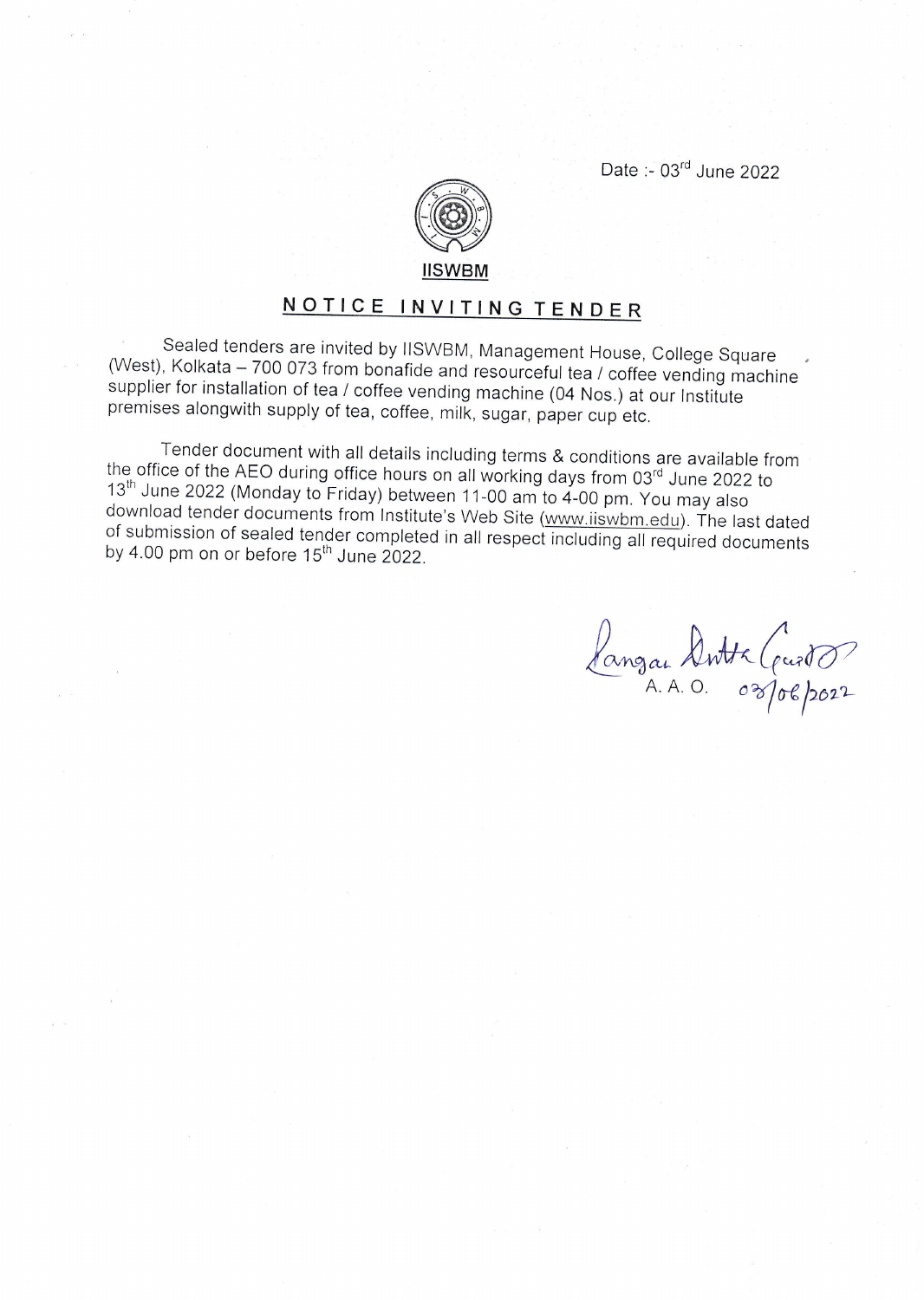

## NOTICE INVITING TENDER

Sealed tenders are invited by IISWBM, Management House, College Square (West), Kolkata - 700 073 from bonafide and resourceful tea / coffee vending machine supplier for installation of tea / coffee vending machine (04 Nos.

| Available date for Tender Documents<br>From 03rd June 2022 to 13th June 2022<br>(Monday to Friday) between 11-00 am to 4-00<br>pm. on all working days | <b>Submission of Tender Documents</b><br>By 4-00 pm on or before 15 <sup>th</sup> June 2022 |
|--------------------------------------------------------------------------------------------------------------------------------------------------------|---------------------------------------------------------------------------------------------|
|                                                                                                                                                        |                                                                                             |

Opening of Tender Documents: 16<sup>th</sup> June 2022 at 12.30 pm.

lnstitute takes no responsibility for delay / loss or non-receipt of Tender Documents sent by post and reserves the right to reject any or all Tender wiihout assigning any reasons whatsoever.

Application should be submitted alongwith self attested copies of following documents:-<br>1. Trade Licence, 2. Latest I.T. return, 3. PAN Card, 4. GST Certificate, 5. Working experience certificates etc.

Cangan Alwitz Gript 0  $A. A. O.$   $0. \sqrt[3]{0}C/2022$